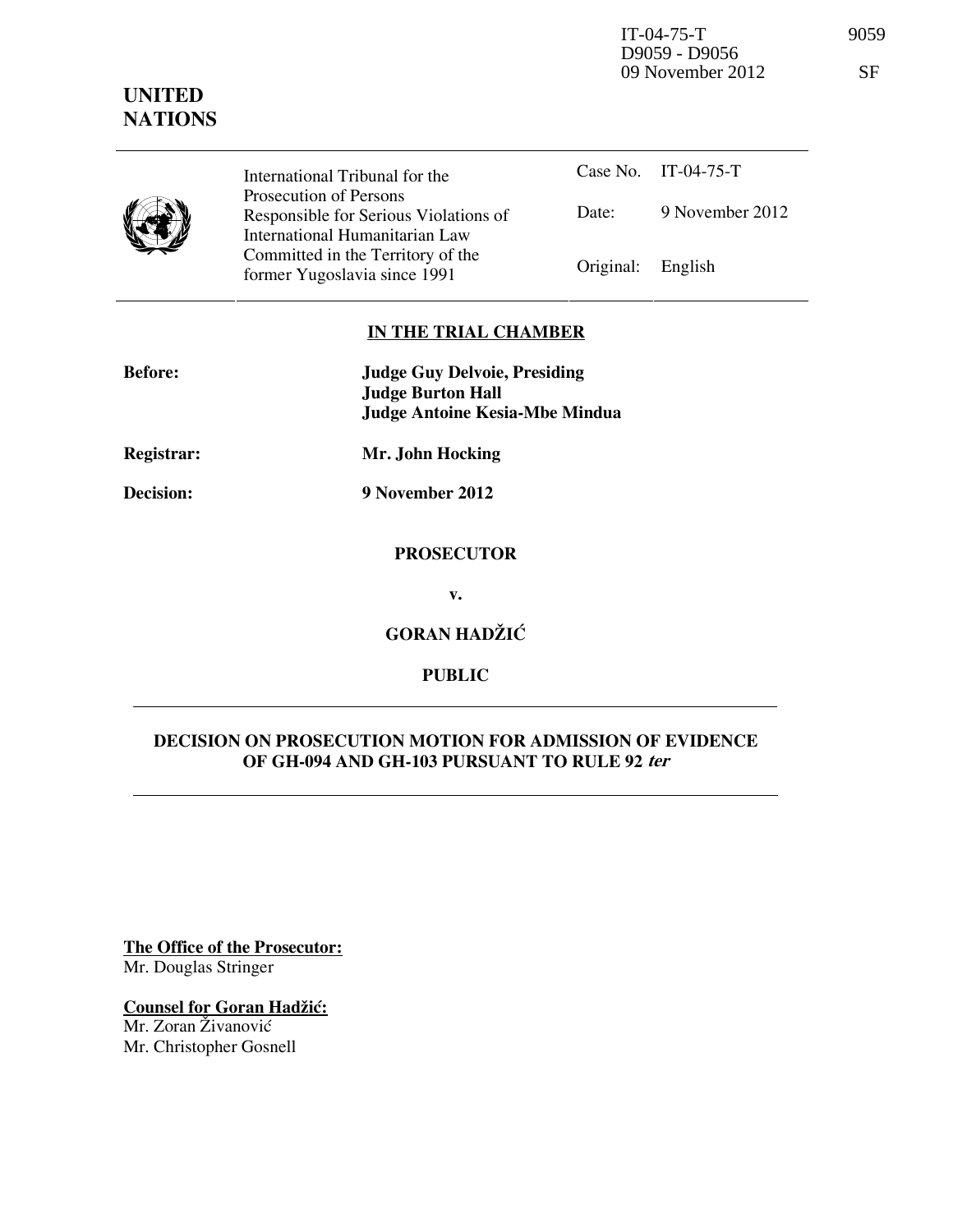9058

1. **THIS TRIAL CHAMBER** of the International Tribunal for the Prosecution of Persons Responsible for Serious Violations of International Humanitarian Law Committed in the Territory of the former Yugoslavia since 1991 ("Tribunal") is seised of the "Prosecution Motion for Admission of Evidence Pursuant to Rule 92 *ter* (GH-094)", filed confidentially with a confidential annex on 11 October 2012 ("First Motion"), and the "Prosecution Motion for Admission of Evidence Pursuant to Rule 92 *ter* (GH-103)", filed confidentially with a confidential annex on 19 October 2012 ("Second Motion") (collectively referred to as "Motion"). The Defence confidentially filed its "Response to Prosecution Motion for Admission of Evidence Pursuant to Rule 92 *ter* (GH-094)" on 25 October 2012 ("Response"). The Prosecution confidentially filed the "Prosecution Request for Leave to Reply and Reply to Response to Prosecution Motion for Admission of Evidence Pursuant to Rule 92 *ter* (GH-094)" on 31 October 2012 ("Reply").

#### **A. Submissions**

2. In the Motion, the Prosecution requests the admission of the evidence of GH-094 and GH-103, pursuant to Rule 92 *ter* of the Rules of Procedure and Evidence of the Tribunal ("Rules"), arguing that the evidence is probative, relevant, and reliable and meets the requirements for admission under that Rule.<sup>1</sup> The Prosecution submits that admitting the evidence in this manner will enable it to present its case-in-chief in an efficient and expeditious manner, without compromising the fairness of the proceedings.<sup>2</sup> In relation to GH-103, the Prosecution requests the admission of fifteen associated exhibits that, in its view, form an integral part of the tendered Rule 92 *ter* statement.<sup>3</sup>

3. The Defence opposes the admission into evidence of GH-094's statement because it was prepared sixteen years ago and its content has not been reconfirmed by GH-094.<sup>4</sup>

4. The Defence indicated that it would make no submissions in relation to the Second Motion.<sup>5</sup>

5. In the Reply, the Prosecution submits that the fact that GH-094's statement was taken sixteen years ago does not automatically mean that it would have to be significantly adjusted. <sup>6</sup> The Prosecution argues that procedural safeguards, such as requiring GH-094 to attest to the accuracy of

 $\overline{a}$ 

<sup>1</sup> First Motion, paras 1, 4; Second Motion, paras 1, 4, 5.

<sup>&</sup>lt;sup>2</sup> First Motion, para. 1; Second Motion, para. 1.

<sup>&</sup>lt;sup>3</sup> Second Motion, para. 7.

<sup>4</sup> Response, paras 1-3.

<sup>&</sup>lt;sup>5</sup> Email from Defence to Trial Chamber, 2 November 2012.

<sup>6</sup> Reply, para. 2.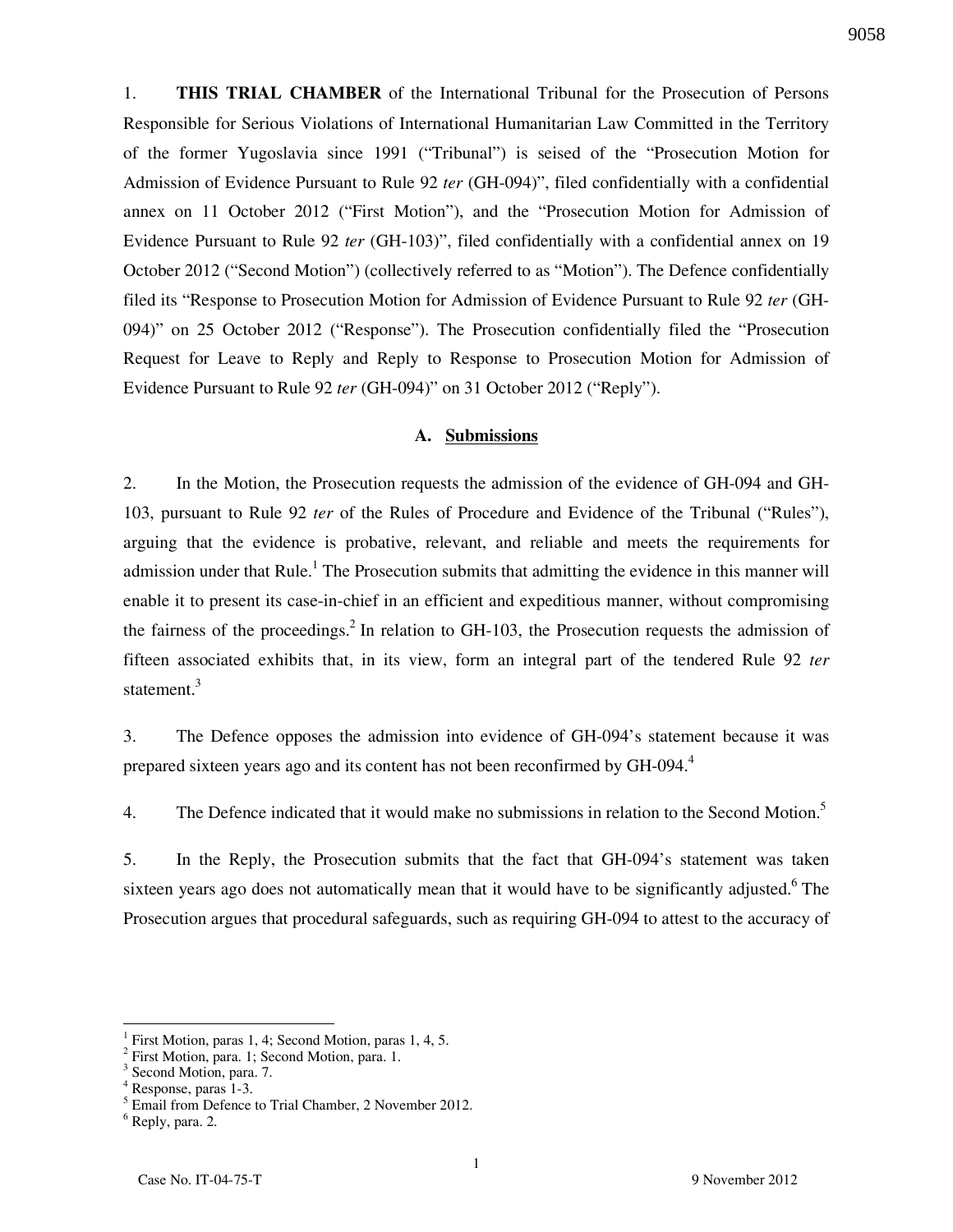the statement before its admission pursuant to Rule 92 *ter* and cross-examination, adequately address any concerns about the date of GH-094's witness statement.<sup>7</sup>

### **B. Applicable Law**

6. The main objective of Rule 92 *ter*—entitled "Other Admission of Written Statements and Transcripts"—is to ensure an effective and expeditious trial, while simultaneously ensuring and respecting the rights of the accused. The jurisprudence of the Tribunal has applied the Rule as permitting, by necessary inference, <sup>8</sup> the admission of exhibits where they accompany written statements or transcripts and form an "inseparable and indispensable" part of the evidence. In order to satisfy this requirement, the document must be one without which the witness's testimony would become incomprehensible or of lesser probative value.<sup>10</sup> Moreover, the evidence sought to be admitted, whether a written statement or a transcript of oral testimony, must fulfil the general requirements of admissibility of Rule 89(C): the proposed evidence must be relevant and have probative value. $^{11}$ 

### **C. Discussion**

7. GH-094's proposed Rule 92 *ter* statement contains information about (a) the rising tensions in and around Bapska in mid-1991 leading up to an ultimatum to the residents of Bapska by the Serb Forces; (b) the alleged shelling of Bapska; (c) the alleged flight of Bapska villagers to Ilok; and (d) their alleged expulsion from Ilok to surrounding areas.<sup>12</sup> The Trial Chamber finds that the tendered statement is relevant, has probative value, and is appropriate for admission pursuant to Rules 89(C) and 92 *ter*. The Defence's concerns about the statement may be addressed during its cross-examination of the witness.

 $\overline{a}$ 

<sup>12</sup> First Motion, para. 4.

 $<sup>7</sup>$  Reply, para. 2.</sup>

<sup>8</sup> *Prosecutor v. Stanišić and Župljanin*, Case No. IT-08-91-T, Decision on Prosecution's Motions for Admission of Evidence Pursuant to Rule 92 *ter* (ST012 and ST019), 29 September 2009 (confidential) ("*Stanišić and Župljanin* Decision"), para. 18; *Prosecutor v. Prlić et al.*, Case No. IT-04-74-T, Decision on the Application of Rule 92 *ter* of the Rules, 25 June 2007, p. 2; *Prosecutor v. Delić*, Case No. IT-04-83-T, Decision on Prosecution Motion to Admit Written Witness Statements under Rule 92 *ter*, 27 September 2007, para. 10.

<sup>&</sup>lt;sup>9</sup> Stanišić and Župljanin Decision, para. 18; *Prosecutor v. Lukić and Lukić*, Case No. IT-98-32/1-T, Decision on Confidential Prosecution Motion for the Admission of Prior Testimony with Associated Exhibits and Written Statements of Witnesses Pursuant to Rule 92 ter, 9 July 2008 ("Lukić and Lukić Decision"), para. 15; *Prosecutor v. Ljubičić*, Case No. IT-00-41-PT, Decision on Prosecution's Motion for Admission of Transcripts Pursuant to Rule 92 *bis* (D) of the Rules, 23 January 2004, p. 3; *Prosecutor v. Đorđević*, Case No. IT-05-87/1-T, Decision on Prosecution's Motion for Admission of Evidence Pursuant to Rule 92 ter, 10 February 2009 ("*Đorđević* Decision"), para. 5.

<sup>&</sup>lt;sup>10</sup> Stanišić and Župljanin Decision, para. 18; Lukić and Lukić Decision, para. 15; Prosecutor v. Stanišić and Simatović, Case No. IT-03-69-T, Decision on Prosecution's Motion for the Admission of Written Evidence of Witness Slobodan Lazarevi} Pursuant to Rule 92 *ter* with Confidential Annex, 16 May 2008, para. 19; *Prosecutor v. Haraqija and Morina*, Case No. IT-04-84-R77.4, Decision on Prosecution Motion for Admission of Evidence Pursuant to Rule 92 *bis* and/or 92 ter, 2 September 2008 ("Haraqija and Morina Decision"), para. 12; *Đorđević* Decision, para. 5.

<sup>&</sup>lt;sup>11</sup> Stanišić and Župljanin Decision, para. 19; Lukić and Lukić Decision, para. 20; *Đorđević* Decision, para. 6; *Haraqija and Morina* Decision, para. 13.